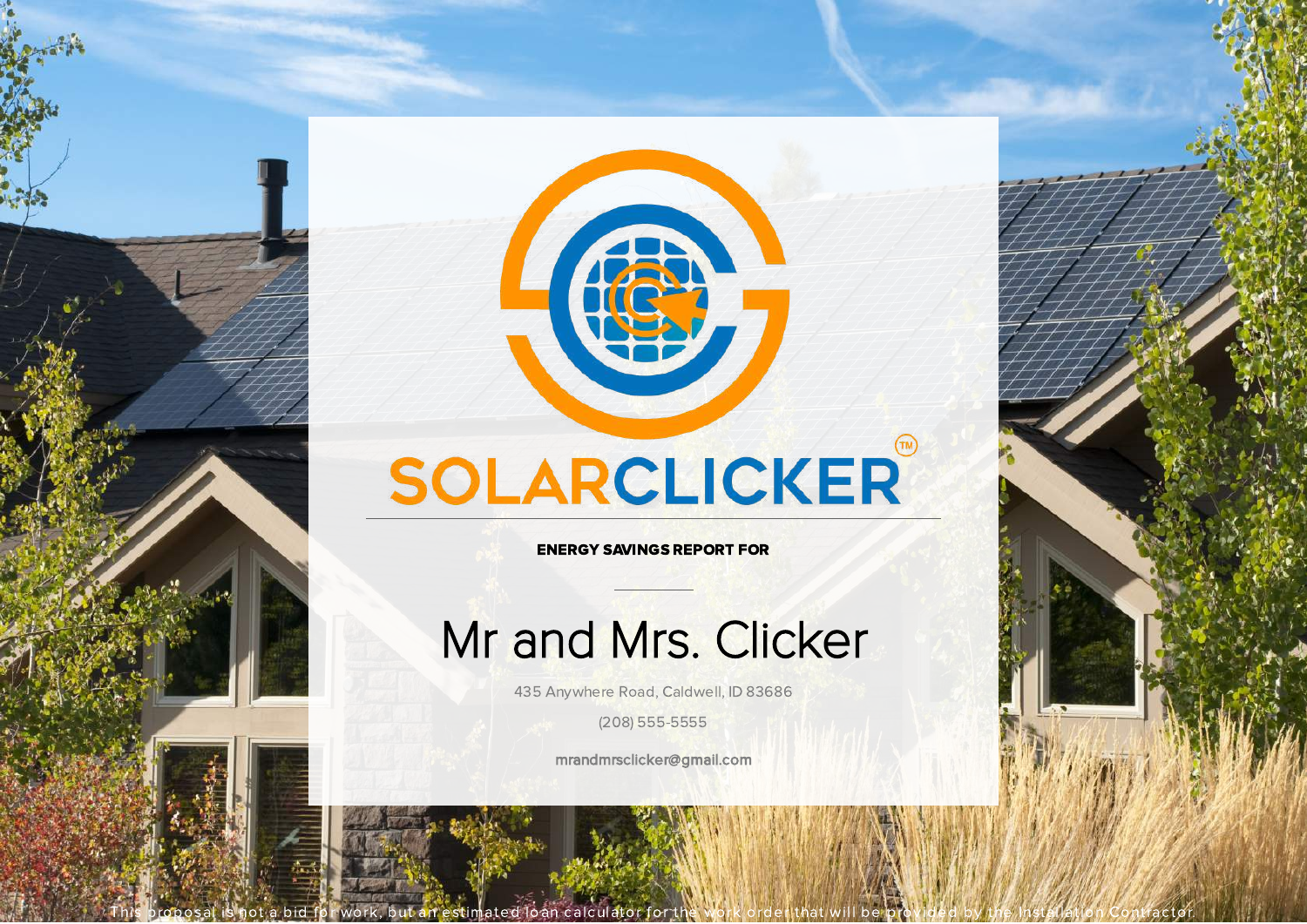UTILITY PRICES HAVE STEADILY **INCREASED.** 

# **SINCE 2003** NATIONAL AVERAGE **UTILITY PRICES** HAVE NEARLY DOUBLED.

## YOUR SOLAR DESIGN





| <b>SYSTEM SIZE</b>               | ESTIMATED YEARLY<br><b>PRODUCTION</b> |
|----------------------------------|---------------------------------------|
| <b>5.12 kW</b>                   | <b>7,286 kWh</b>                      |
|                                  | <b>Show Details</b>                   |
|                                  |                                       |
| <b>MODULES</b>                   | <b>INVERTER</b>                       |
| <b>16 Jinko Solar Eagle 320w</b> | <b>Enphase IQ7-60-2-US (x16)</b>      |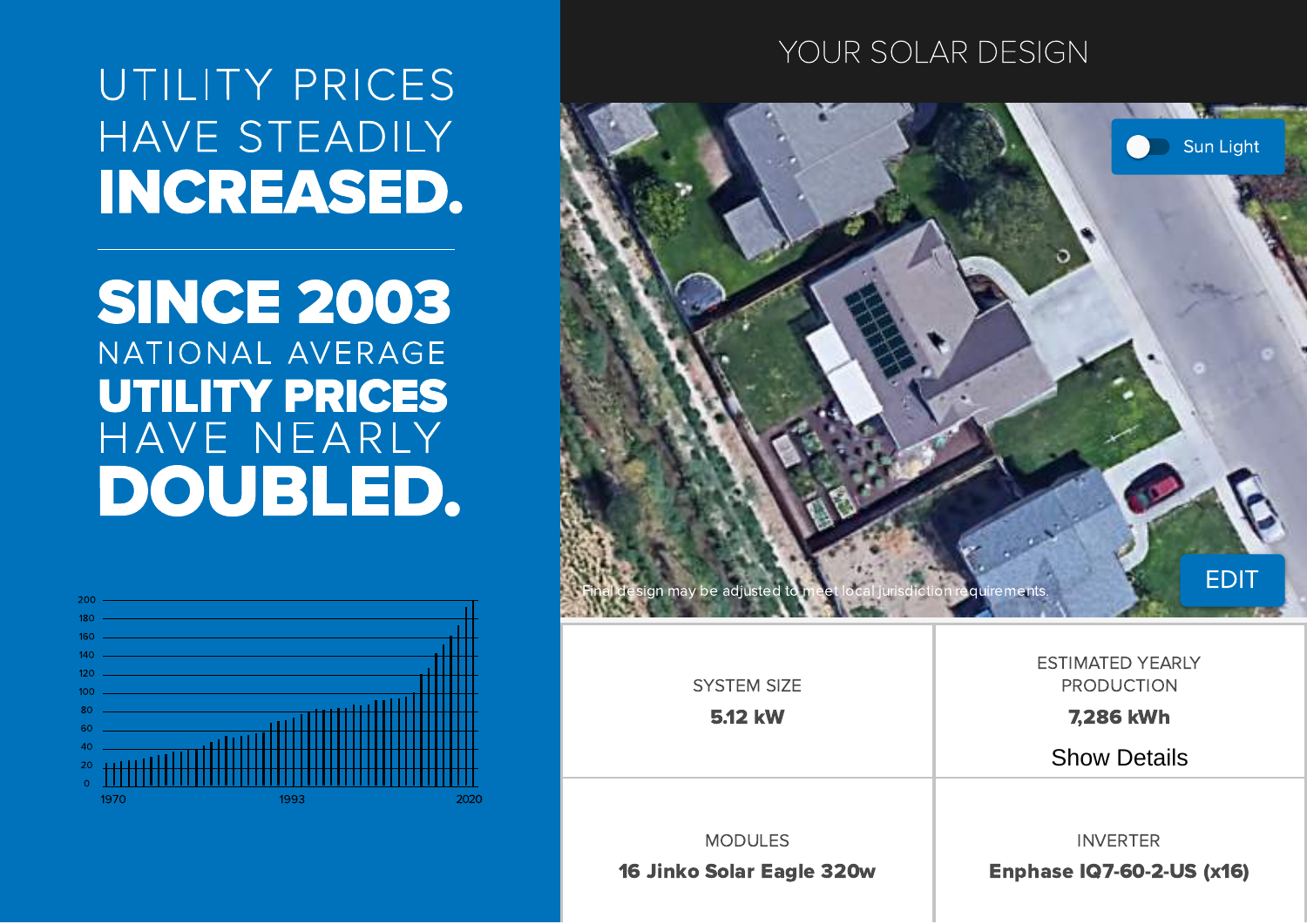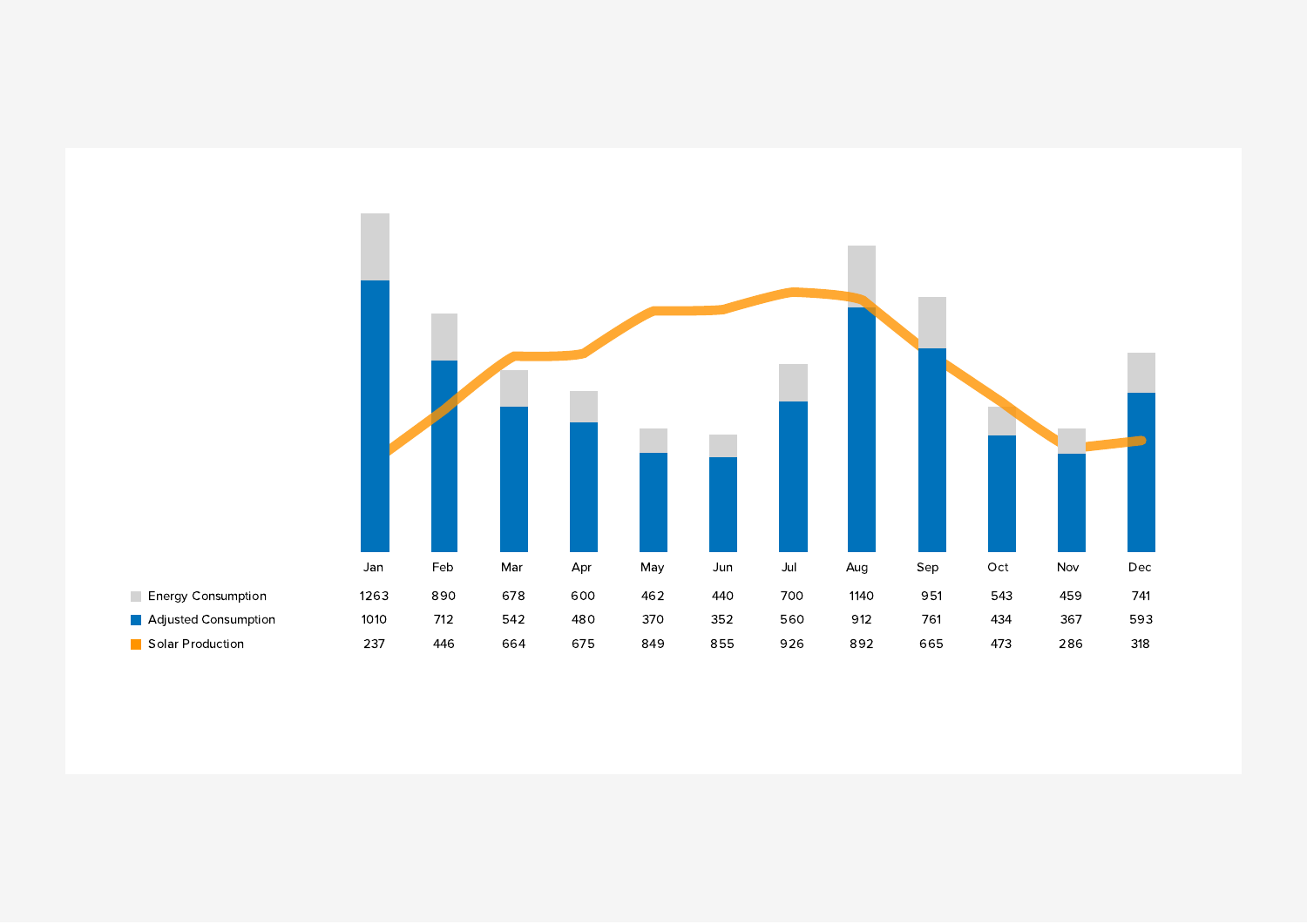

Levelized Cost per kWh \$0.10/kWh

### 25-YEAR SAVINGS

Current Cost per kWh \$0.12/kWh

\$27,767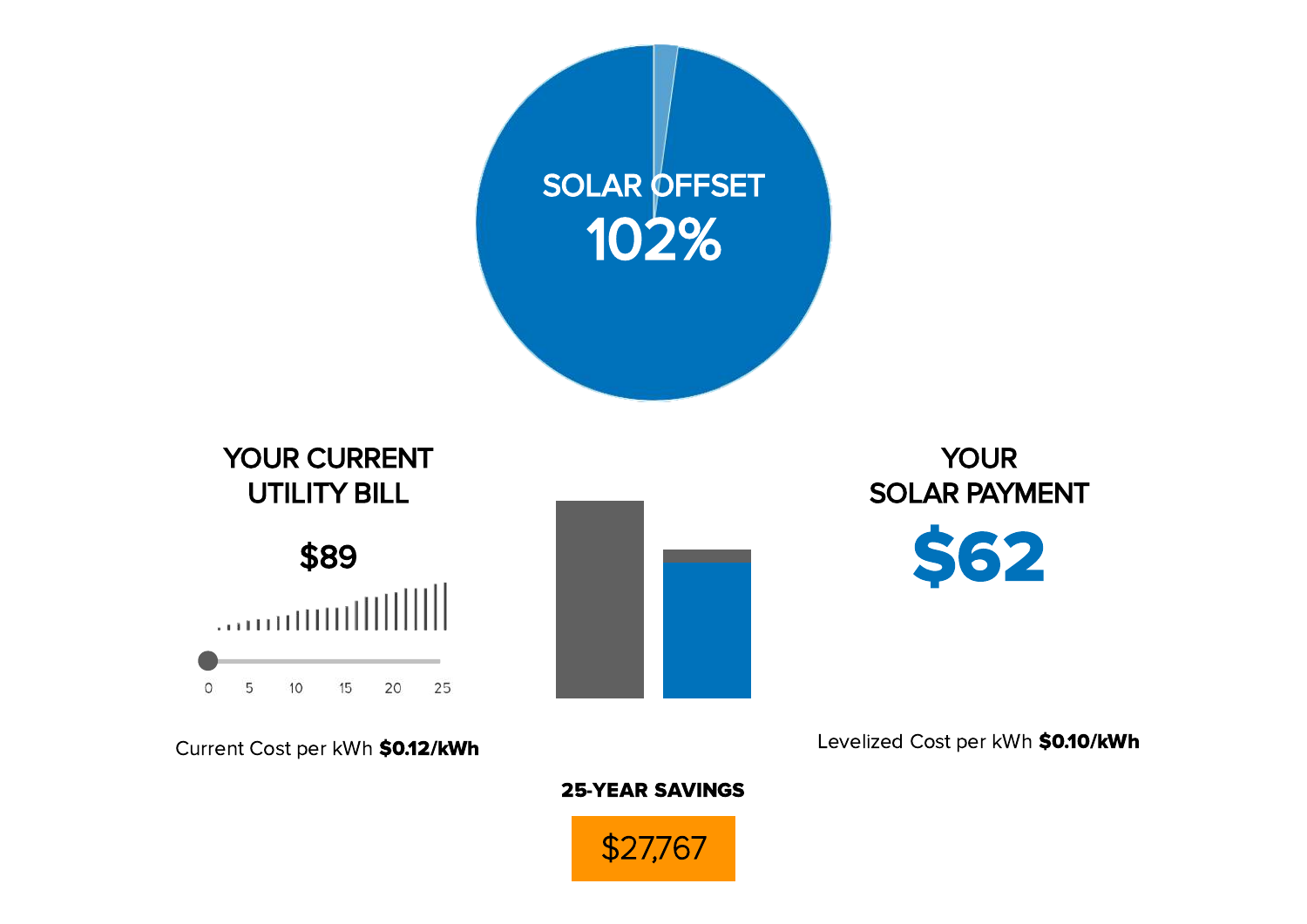| LoanPal 25yr 2.99<br><b>Select Finance Option</b> | QUALIFY |
|---------------------------------------------------|---------|
| MONTHS 2 - 18                                     | \$63    |
| <b>MONTHS 19 - 300</b>                            | \$62    |

## HOW WILL YOU USE YOUR INCENTIVE?

| Fed. Tax Credit                  | \$4,602.38 |
|----------------------------------|------------|
| Idaho Tax Deduction <sup>+</sup> | \$1,081.75 |

†This value represents avoided taxes over 4 years at an income tax rate of 6.925%.

## Loan Amount \$17,701.45

Fed. Tax Credit (\$4,602.38)

Idaho Tax Deduction (\$1,081.75)

Net System Cost \$12,017

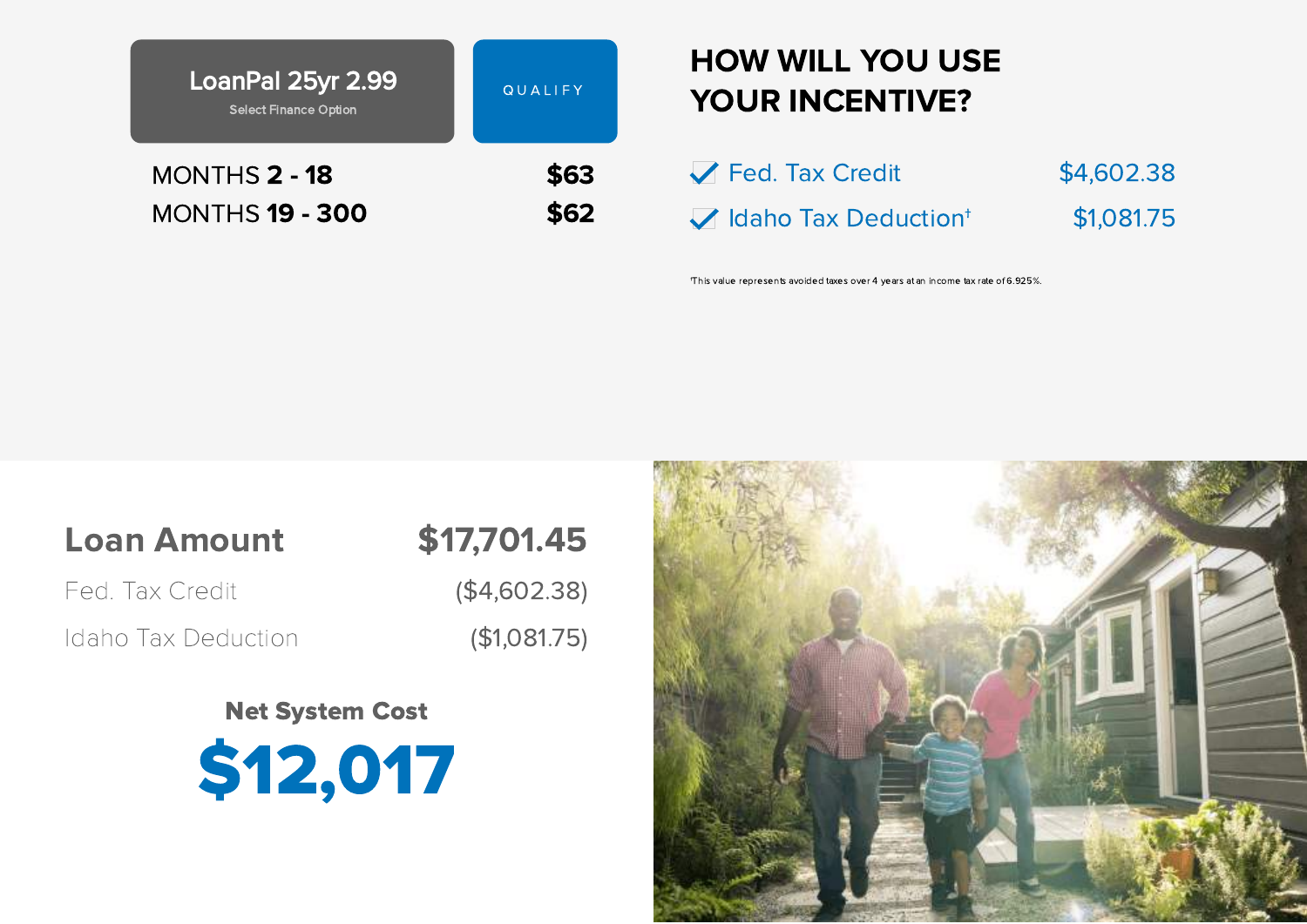



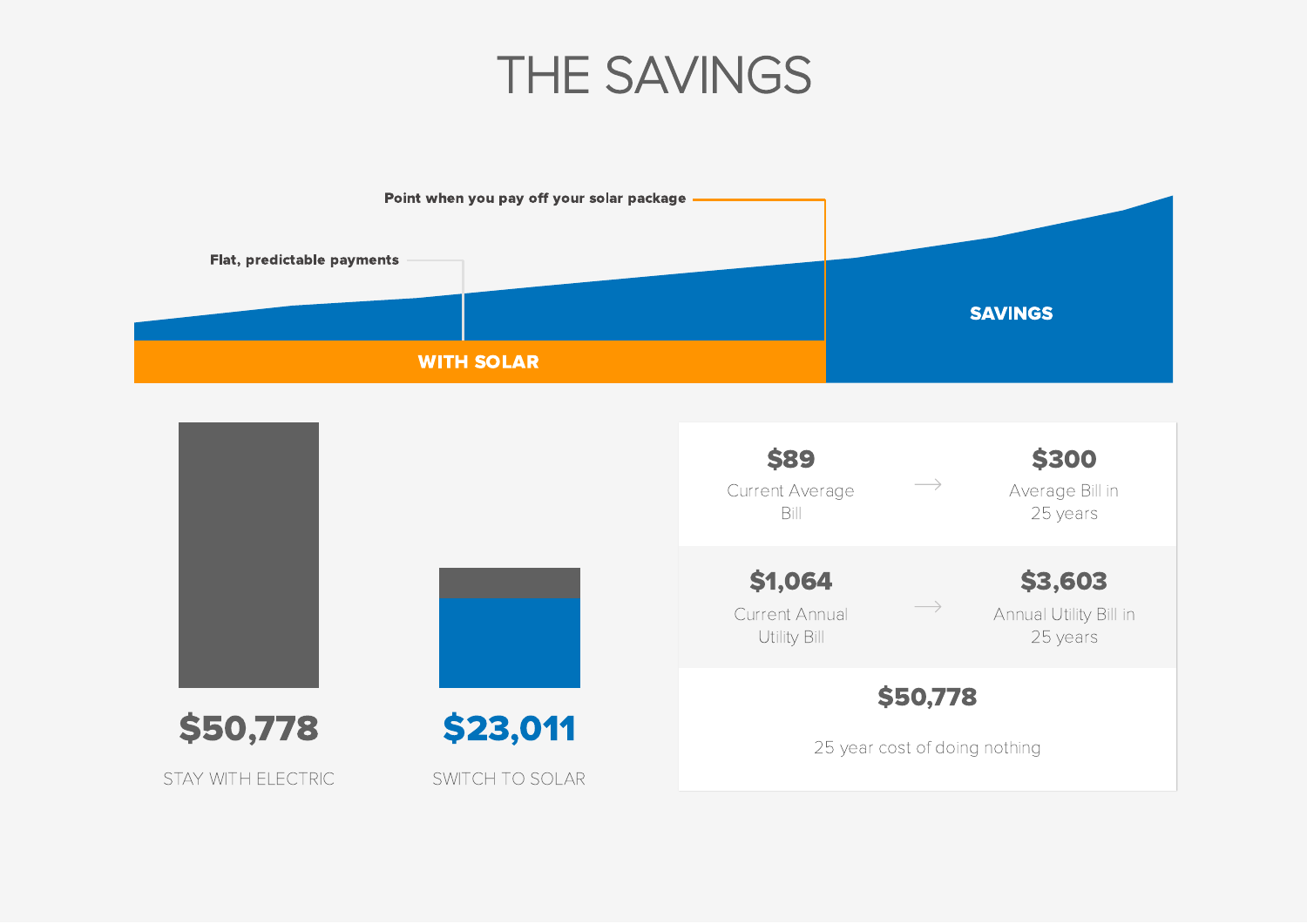

## More solar will be installed in the United States in the next two years than the last 40+ years combined

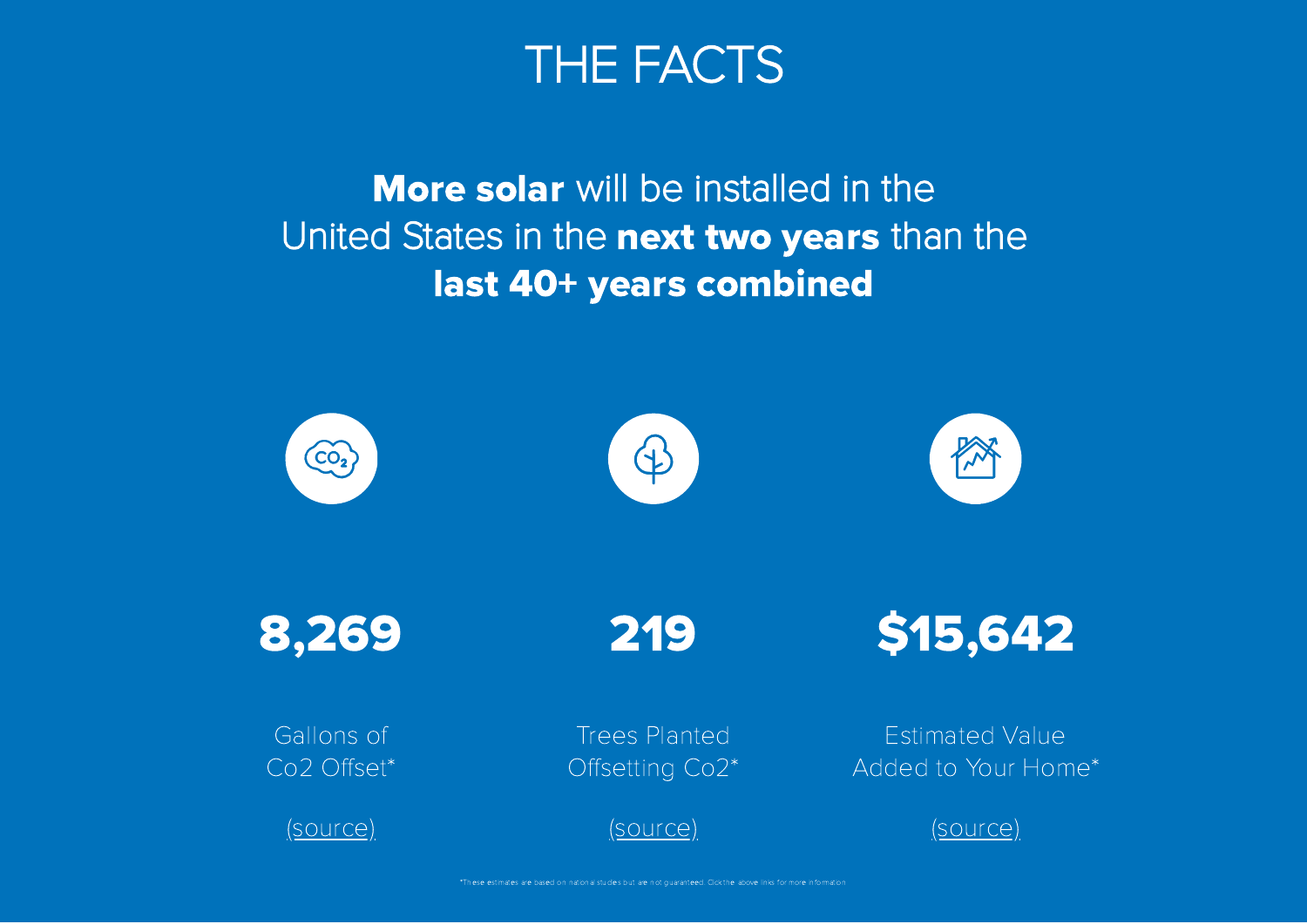# THE PROCESS